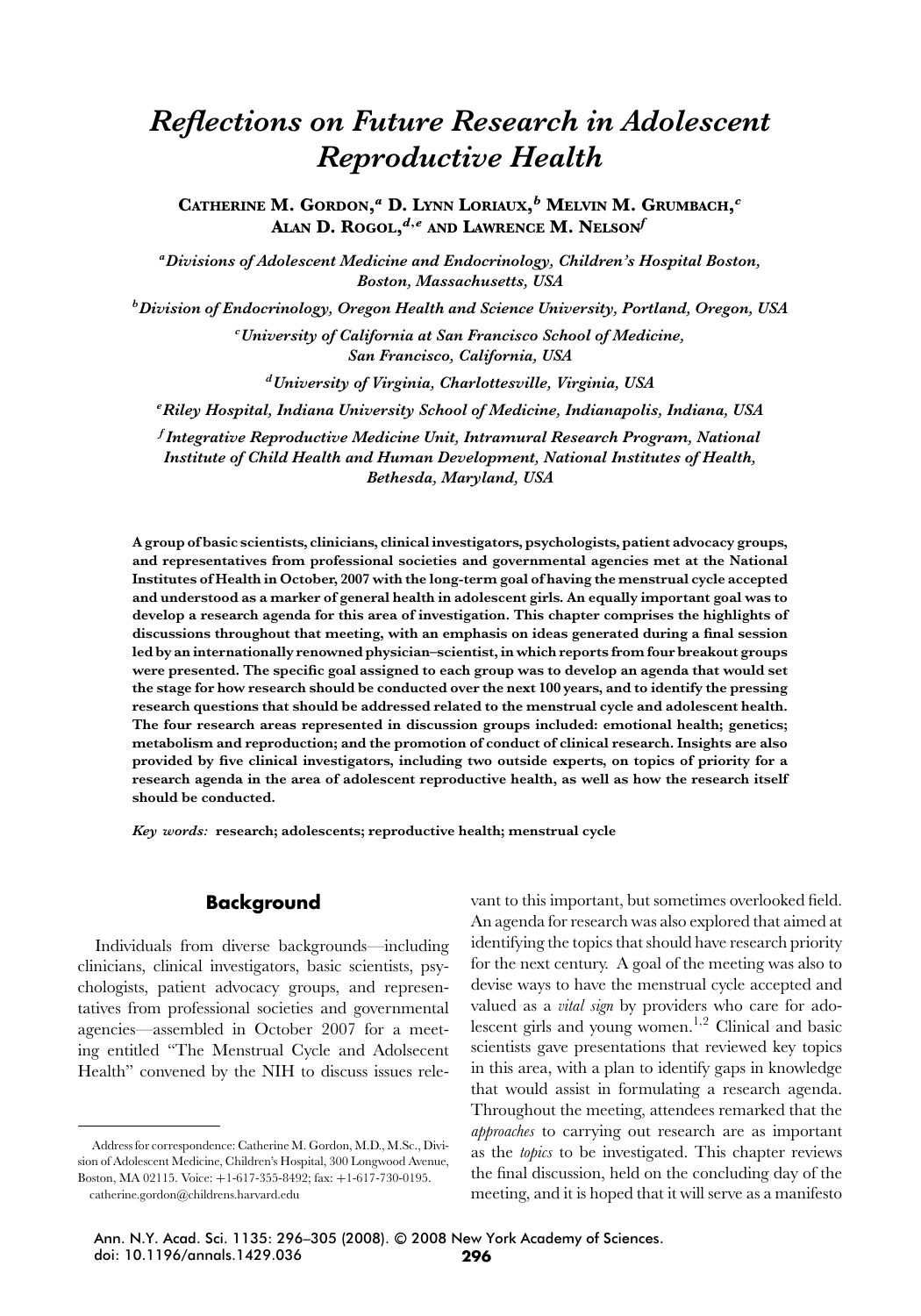highlighting the critical needs for additional research related to the menstrual cycle and adolescent health.

# **Initial Insights: Reflections on Fuller Albright and Patient-Oriented Research<sup>g</sup>**

The summarizing chapter of this *Annals* volume should reflect a *dream—*that is, it should capture the *ideal* research agenda for the next 100 years in the area of adolescent reproductive health, and specifically, as it relates to studying the menstrual cycle and its applications to adolescent health and disease. Many factors require consideration as we ponder the kind of research that should begin to take place in this vital area in the next century. In learning some of the many lessons about clinical research and how this scientific effort should be approached, we would do well to consider the life and practice of Dr. Fuller Albright, one of the most influential thinkers and medical scientists of our time.

First, we need to acknowledge the expanding knowledge in the area of genomics and our enduring fascination with the link between genotype and phenotype. However, having these powerful tools in hand, we need to consider our "genetic citizenship"—that is, the degree to which we are able to collaborate with one another in a fruitful exchange of ideas. This will determine how well we will ultimately be able to deliver answers to our patients. This type of collaboration aims at understanding the underlying pathophysiology of a disease in order to affect its optimal treatment. Although we have some information available for our use, striking gaps in our knowledge still remain. For example, we have made significant gains in understanding the varying presentation of young women with premature ovarian failure (also known as "premature menopause," or more accurately, as "primary ovarian insufficiency").<sup>3</sup>*,*<sup>4</sup> However, we understand relatively little about how a genetic predisposition ultimately leads to alterations of ovarian function. An example is carriers of the Fragile X mental retardation 1 (FMR1) premutation, who have a 20–30-fold increased risk of developing primary ovarian insufficiency. The link between the predisposing gene (e.g., FMR1) and impaired ovarian function deserves further study. Ultimately, in any type of biomedical research aimed at improving health, the patient must be the "substrate" for investigation. The Greek word *pathos* means "suffering." Our future research has to be driven to meet the needs of the *sufferers* in our society, and a healthy respect for the *pathos* associated with disease.

Dr. James Wyngaarten, director of the NIH from 1982–1989, wrote an article in 1981 entitled "The Clinical Investigator as an Endangered Species."5 In 1974, close to the conclusion of the Vietnam War, there was a dramatic decrease in the number of individuals who held M.D. or combined M.D./Ph.D. degrees who applied for NIH funding to carry out biomedical research. These statistics were explained by fewer individuals choosing to pursue careers in biomedical research as the war was ending. In 1992, several years later, Edward H. Aherns, Jr., Emeritus Professor at Rockefeller University, wrote a book entitled, *The Crisis in Clinical Research*. <sup>6</sup> He described the profound shift in emphasis from patient-oriented research to research at the cellular and molecular level. Ahrens argued that changes needed to be made in the training of clinical investigators and in their funding requirements, and that new working partnerships between clinically skilled M.D.s and technically trained Ph.D.s were urgently needed to restore patient-oriented research to full productivity. He felt that a rebalancing should occur to assure that quality research resulted. To this day, there continue to be concerns that clinicians and scientists are operating from mutually exclusive positions, and that for clinicians, scholarship (scholarly reviews, teaching, etc.) can become a substitute for science. Both scholarship and science are important, but they have a different focus and mission.

Dr. Fuller Albright in his book, *Uncharted Seas*, had important insights into what features best characterize an outstanding clinical investigator.<sup>7</sup> He wrote about this type of investigator as "a physician with a scientific habit of mind." Albright concluded that this individual was equally comfortable in both the laboratory and on the ward. Another classic quote from that book is that "Many people see well, but neglect to look."<sup>7</sup> This description would *not* describe the astute clinical investigator who is constantly on guard for any information that might provide a clue to help a suffering patient. Dr. Albright exhibited unprecedented devotion to his students and colleagues, and a relentless pursuit of knowledge. Even when severely afflicted by Parkinson's disease, he continued to hold rounds with his students, residents, and Endocrine Fellows, who took copious notes for him while he continued to make important clinical observations, but was no longer able to hold his hand steady to write.

Translational research involves multidisciplinary efforts to bring about the most substantial biomedical

*g* This portion of the paper was prepared and reported by D. Lynn Loriaux.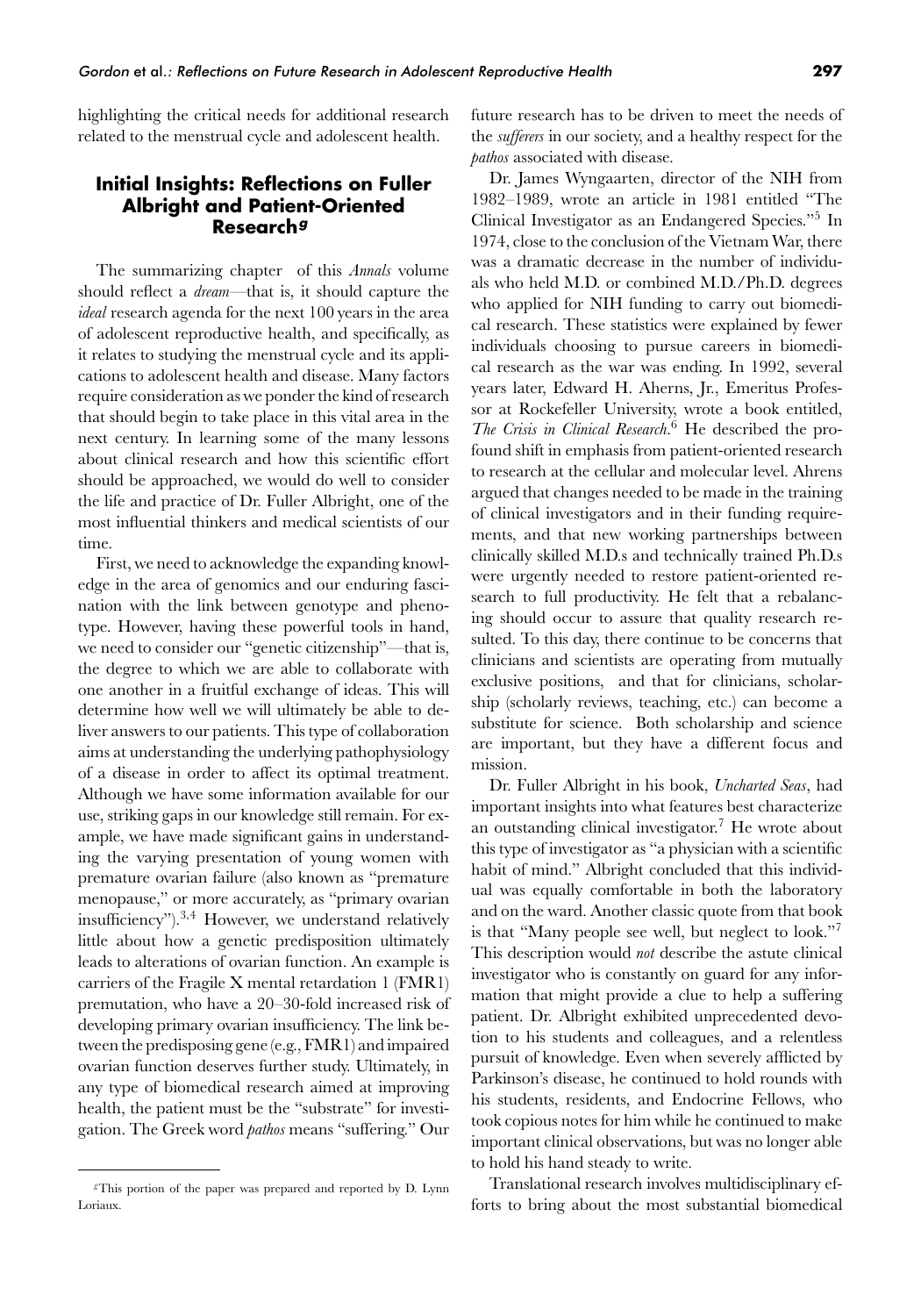advances over the next 100 years. There should be constant communication and dissemination of knowledge between the basic scientist at the laboratory bench, and the clinician or clinical investigator at the patient's bedside. Work at the bench must be informed constantly by what is taking place at the bedside. It has been questioned as to whether the current system of grant evaluation renders the most benefit to physician– scientists or their patients. Perhaps the NIH or foundations should fund a person rather than a project? An example would be the Howard Hughes Foundation Program, which grants stipends to individual scientists, each an outstanding principal investigator with a track record of success, to carry out work in a given area over a several-year period. This funding then frees the scientist to put creative effort towards his or her research, rather than having to spend countless hours preparing multiple grant applications to fund the efforts of the laboratory. This approach will require a process that will be able to identify and support the future "Fuller Albrights" relatively early in their careers.

# **Disease Research: Knowledge, Value and Innovation<sup>h</sup>**

#### Managing Innovation

In the effort to understand the underlying pathophysiology of or to discover a cure for a specific disease, specialists from diverse fields would ideally be brought together so that their talents, expertise, and ideas can be mixed. A "creative abrasion" would then result, which yields divergent, deep reservoirs of knowledge, but equally allows for diverse cognitive and communication styles to be juxtaposed.<sup>8</sup> As Dorothy Leonard-Barton said, "Innovation occurs at the boundary between mind sets." Biomedical research is highly competitive. Tension can arise with issues related to intellectual property and authorship and, if they are not managed skillfully, may handicap collaborative efforts. Positive outcomes that can result from the intersection of differing styles include a consortium or alliance. Negative outcomes include predatory competition and efforts that violate anti-trust issues.

A research consortium can provide the proper structure for disease research. The proper structure shifts efforts towards knowledge creation, and away from resource- and information-hoarding. An example would be a genetic disease research consortium. Patients with a given disease provide the focus, and a partnering with patients becomes the model. The National Fragile X Foundation illustrates these features, with disease researchers and their patients learning from each other, making it easy to work together, and sharing the results of their efforts. The Internet is also changing the way that patients and investigators interact with one another, inducing self-organizing behavior, aiding in information flow, and moving power to patient advocacy groups which may aid a consortium. However, this technology can also propagate misinformation. People and systems will self-organize when three vital ingredients are present: a higher common purpose, a willingness to work together, and a level of personal mastery and maturity.<sup>9</sup> According to Thomas A. Stewart, "Intellectual capital is the sum of everything everybody in a company knows that gives it a competitive edge."<sup>10</sup> It becomes clear that partnering increases intellectual power.

The organization of a disease research consortia is multi-leveled. Patients and their families provide the focus, the common shared goal of defeating a disease that drives the effort. They also provide the reason for unity. Disease groups will eventually coalesce into a common research system. Consortia will collect, store, and distribute accurate clinical data on patients with specific diseases, and enable the collection of high-quality data, such as DNA and serum samples. The core sources will be patient-led groups, and DNA and data storage facilities. Other consortia members include physician researchers, molecular geneticists, basic scientists, and individuals from pharmaceutical and biotechnical industries, academic institutions, and the NIH.

#### *Knowledge*

Creating a genetic map and finding genes creates *information*, but not knowledge. Data are a set of discrete, objective facts (e.g., a sequence of DNA). Information is data organized to convey a message (e.g., a gene). *Knowledge* is *information in context*, a fluid mix of framed experience, values, expert insight, and intuition (e.g., information utilized to understand and treat a disease). Knowledge exists at multiple levels, including the individual, the group, the organization, and inter-organizational groups. In the collaborative research effort to approach a disease, examples of individuals who may work together include patients, physicians, and basic scientists. Groups include patient support groups and research consortia. Organizational efforts include repository facilities, the pharmaceutical and biotechnical industries, academic institutions, and the NIH. Ideally, inter-organizational research endeavors would occur in which individuals of varying and complementary backgrounds collaborate for

*<sup>h</sup>*This section of the paper was prepared by Dr. Lawrence M. Nelson.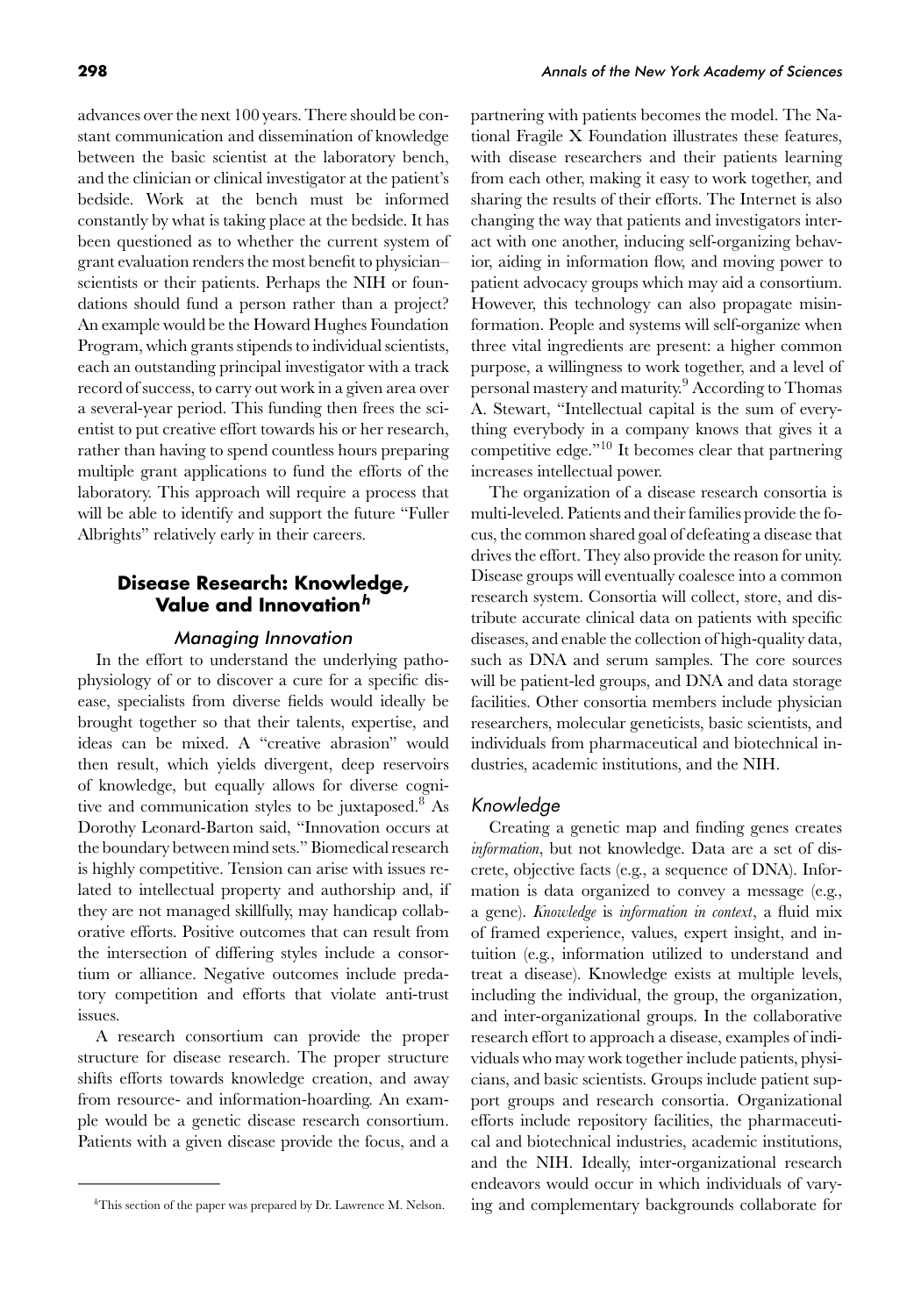the common good. The most innovative projects will bring individuals together from different fields. Knowledge permits action, and in biomedical research, this means knowing how to prevent, detect, or treat disease.

## *Value*

In disease research, efforts should focus on the needs of patients in order to create the greatest value. The research then stems from what the patients need. A research team must develop and nurture the competencies needed for innovation. Ultimately, the research team must translate the knowledge created by these competencies into action for patients. The goal is to create knowledge that is of value to patients.

# **Insights from Two Outside Experts: Grumbach and Rogol**

# Remarks of Dr. Melvin Grumbach

To carry out disease research effectively, one must organize task forces (study groups) using a multidisciplinary approach, including pediatric endocrinologists, adolescent health experts, reproductive endocrinologists, behaviorists, neuroscientists (including neuroendocrinologists), experts on evolutionary and life-history theory, experts on prenatal, perinatal, and infancy events that influence disease and disability in later (adult) life, systems biologists, experts in development of patient databases and "biobanks," and experts in "omics" (genomics, proteomics, metabolomics, pharmacogenomics), population geneticists (including experts in quantitative trait loci, and biomarkers), and economists. Knowledge has expanded so dramatically over recent years that it will take a well-organized team of diverse individuals to solve the most complex of medical problems.

Advances continue in genetic research and diagnostic possibilities exist that were never available before. However, we must ask ourselves the question, "How can we best prepare ourselves for the "thousand dollar genome"—the time when genomic sequencing becomes commonplace, the era of "personalized medicine" and "personal genomics"? Within this new framework, what can we learn about puberty and the menstrual cycle?

The existence of the electronic medical record (EMR), which will have an enormous amount of up-tothe-minute databases, will have important implications for patient-oriented research. The EMR promises to revolutionize data collection and management for clinical research and epidemiologic studies, including issues related to puberty and the menstrual cycle. It also provides a method of accumulating ongoing follow-up data.

Research areas of priority over the next 100 years include the following areas noted by Dr. Grumbach:

- "Human-life history," including Gluckman and Hanson's predictive adaptive response  $(PAR)$ ,  $^{11}$ and the evolution of human maturation, must be taken into account. More specifically, research in this area would include an in-depth, inclusive examination of factors influencing the age of menarche (including prenatal and postnatal influences on timing of menarche). $^{12}$
- An important long-term goal is to understand the molecular mechanisms that drive the cellular processes that result in "puberty."
- There must be greater understanding of the interaction between the brain and both the reproductive endocrine system and growth hormone cascade. Gaps in knowledge still exist regarding the organizational effects of brain peptides on sex hormones and their receptors (e.g., oxytocin and its effect on expression of estrogen receptors in the brain).
- The relationship between stress hormones, behavior, and puberty must be better understood.
- We must learn how receptors in brain cells and their ligands are associated with pubertal maturation (e.g., GPR54 [a G protein–coupled receptor] and its ligand, kisspeptin, and genes expressing and regulating this system). Equally important is an understanding of the role of neuroexcitatory amino acids (e.g., glutamate), neuroinhibitory neurotransmitters (e.g., GABA), and growth factors on pubertal maturation. For example, inactivating mutations of GPR54 result in autosomal recessive hypogonadotropic hypogonadism.<sup>13</sup> In contrast, a polymorphism in the GPR54 gene appears to be correlated with precocious puberty in some cases, likely as a result of changes in expression of the receptor.<sup>14</sup>
- The relationship between hormones, bone maturation, and epiphyseal fusion must be elucidated, especially as related to mechanisms (systems biology). The exact role of vitamin D, calcium intake, parathyroid hormone, and calcitonin, among other variables (exercise, skeletal loading), is still unclear with respect to both bone accretion and growth-plate biology.
- Research should be commenced to examine more precisely the relationship between puberty and bone health. We need to improve methods for measuring bone deposition and bone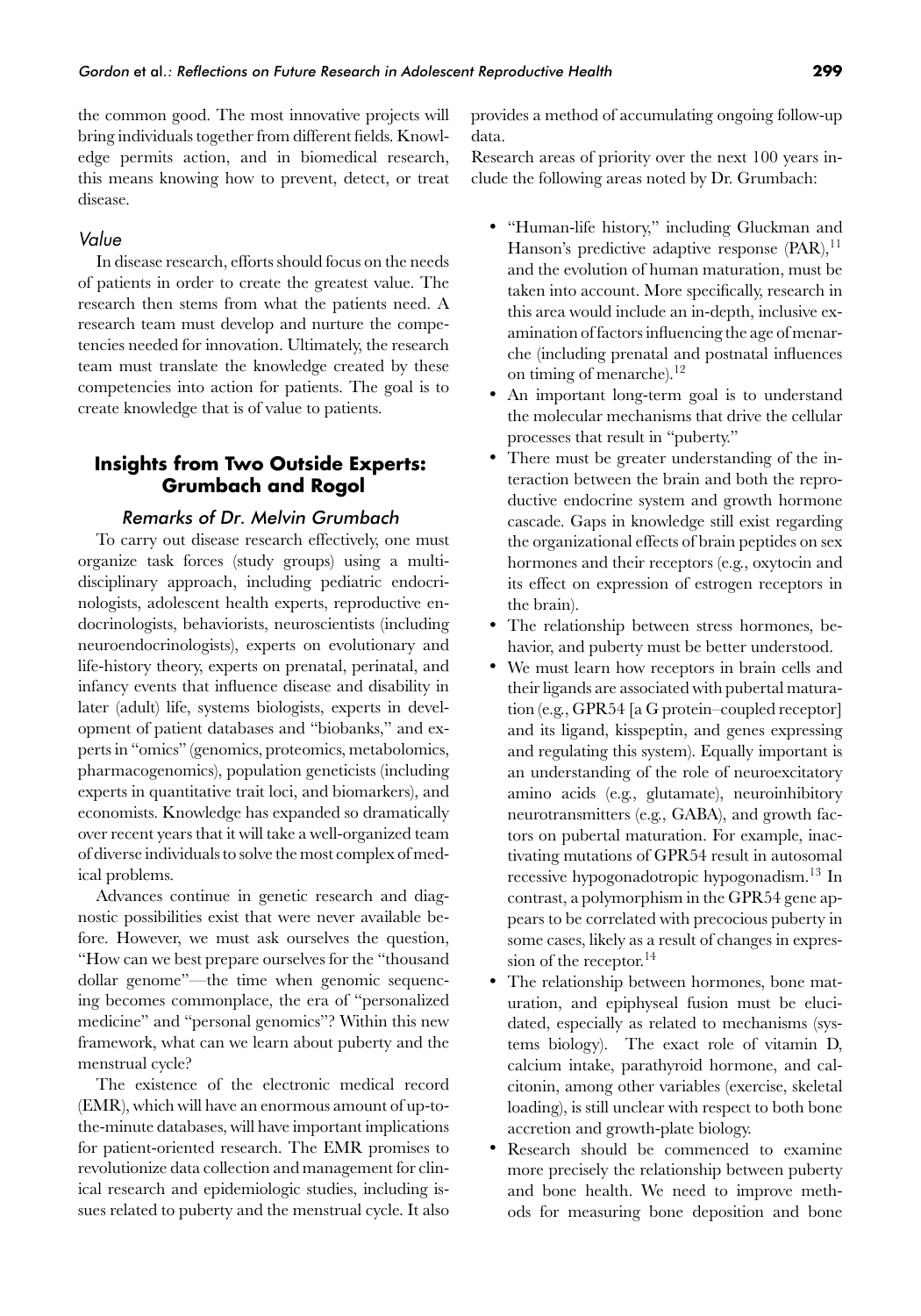resorption, and measuring bone mineral density (including both cortical and trabecular bone) in the growing child and adolescent. We are currently limited by shortcomings in our measurement tools to evaluate various aspects of bone density and skeletal health. It is important to learn whether there is an increased fracture risk *in adolescents* with delayed adolescence, hypogonadism, and anorexia nervosa. Longitudinal studies that document whether the risk of osteoporosis and fracture is increased in these patients would also be informative and could help in the formulation of health guidelines and policy.

- Polycystic ovary syndrome (PCOS) is a common syndrome among adolescent girls and is deserving of continued attention and research. The relation of prenatal events to the development of this disorder is unclear. The role of obesity and abdominal adiposity, insulin resistance, and dyslipidemia in affected adolescents and young women should also be examined.
- An important area to address is the improvement of serum assays and other measurement tools, the lack of which currently handicaps both the clinician and clinical investigator. Better standardized, more precise, sensitive, and highly specific methods need to be developed for measuring low concentration levels of estradiol (and testosterone) in plasma of children and adolescents. Many of the present commercial kits and assay platforms are exceedingly inaccurate and expensive.
- The new powerful tools available to investigate the molecular biology and genetics of spermatogenesis and ova maturation will have important implications for health care.
- The relationship between circulating sex hormones and risk-taking behaviors in adolescents deserves further study.

## Remarks of Dr. Alan Rogol

Many of the same areas were identified by both Drs. Rogol and Grumbach as research topics of priority. Many of Dr. Rogol's reflections relate to areas that can be classified as representing the biosocial sphere of adolescents. An important recent position statement on the "female athlete triad" made by the American College of Sports Medicine reviews the energy and stress aspects of pubertal maturation, bone, and the menstrual cycle.<sup>15</sup> The triad encompasses disordered eating, amenorrhea, and osteoporosis in the young female athlete. This statement is an important one for the field of adolescent reproductive health. A better understanding of how energy deficits mediate hormonal abnormalities, ultimately responsible for skeletal deficits and other problems, will represent a significant advance in the field.

A multidisciplinary team will be needed to address the complex research agenda of the next 100 years. In addition to members of the team identified by Dr. Grumbach, other invaluable team members would include auxologists and population biologists. The perspective of auxologists on work biology and fertility for a *population* has relevance to the study of the menstrual cycle. Psychosocial stress, in addition to energy availability, has direct relevance to maturation and an understanding of the etiology of secondary amenorrhea. The following is another list of research areas of priority:

Research areas of priority over the next 100 years include the following areas noted by Dr. Rogol:

- Great emphasis should be placed on the importance of the effects of human-life history on both development and potential alterations of the menstrual cycle. Gluckman and Hanson's predictive adaptive response (PAR) is important to consider in delineating how stress may alter active biological processes (e.g., the menstrual cycle) in a young woman.<sup>11</sup> An understanding of the link between stress hormones and both behavior and pubertal development would be an important part of this general goal.
- The prenatal condition has a strong relationship to puberty including early (and rapid) pubertal development. Understanding this mechanism would not only help these individuals, but would also encompass the problems of insulin resistance and hyperandrogenemia. An example of collaborative efforts that lead to multidisciplinary collaborative work and understanding of a problem is the recent consensus conference and statement organized by international societies of pediatric endocrinology and the Growth Hormone Research Society.<sup>16</sup>
- Increasing information is available regarding the relation between receptors in brain cells and the timing of puberty. An understanding of the known factors is needed and information about other factors (up- or downstream) must be sought.
- Bone health is an extremely important concept to consider in the adolescent, and in particular, the relationship of bone density and fracture risk to puberty and the menstrual cycle. Osteoporosis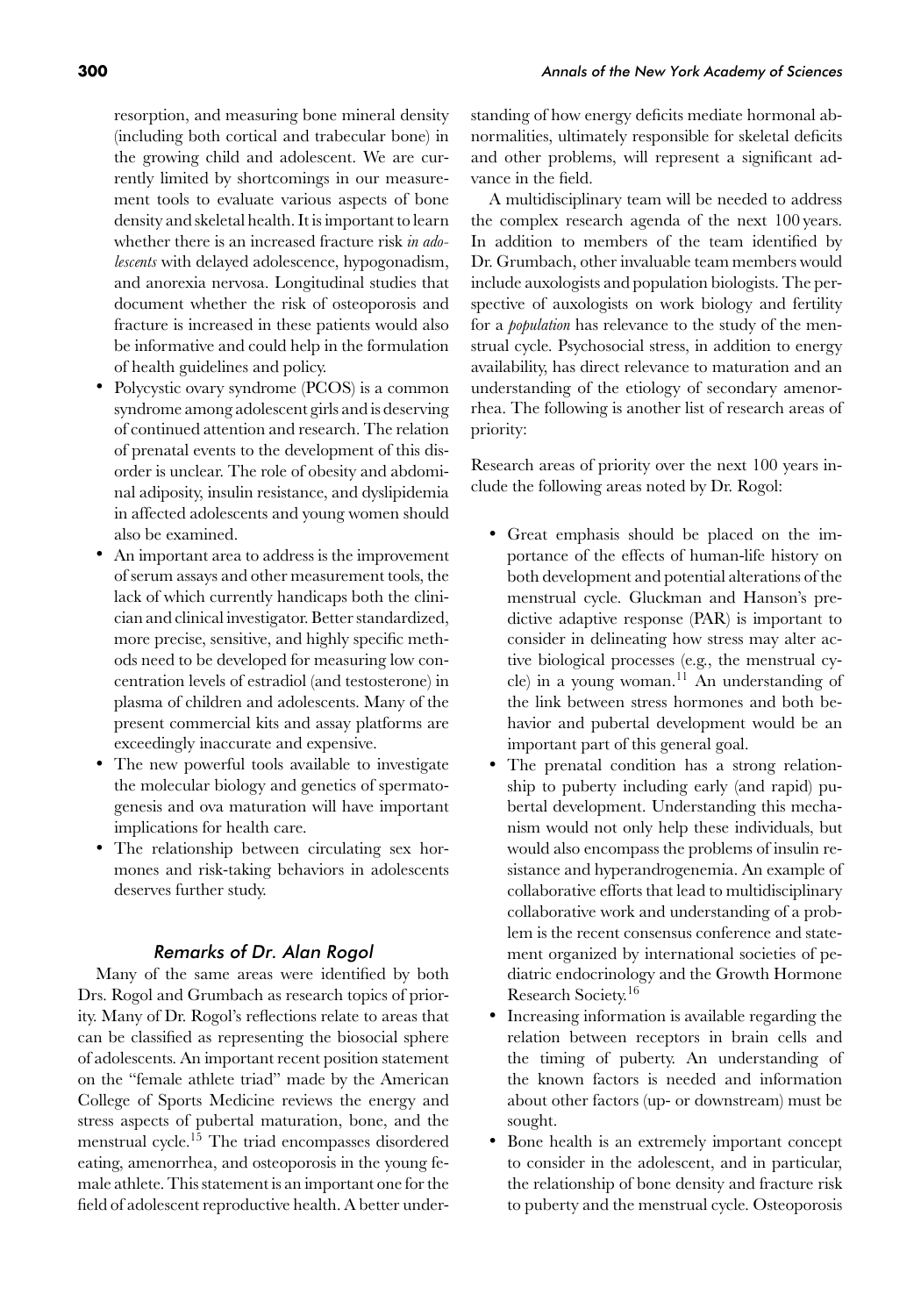is not just a disease of older women; in reality, it is a preventable disease of prepubertal children. There are data that show an increased risk of fractures that occur around the timing of the growth spurt in girls and boys.<sup>17</sup> There is a surprising lack of uniform recommendations in this area as related to nutrition and exercise with respect to bone health. There is still work to do to understand the relation between calcium and vitamin D intake (both dose and duration), and activity and the eventual development of peak bone mass. Research in this area would yield information that makes possible the formulation of pediatric nutrition and exercise guidelines, with the final goal of optimal bone health.

- The polycystic ovary syndrome (PCOS) is a common problem that represents a multifaceted disorder with many long-term health sequelae. An emphasis should be placed on finding the root causes of insulin resistance, given that it is the mechanism likely responsible for the disordered puberty and abnormalities in menstrual cyclicity seen in some small for gestational age (SGA) children, and especially in those who are obese. Five to  $7\%$  of women have  $PCOS^{18}$  and many more exhibit insulin resistance,<sup>19,20</sup> and these teenagers and young women are at high risk for the development of type 2 diabetes mellitus.<sup>18–20</sup> Therefore, an emphasis should be placed on understanding the link between insulin resistance and the function of the hypothalamic-pituitary-gonadal (HPG) axis, as this problem affects not only adolescents, but is also a major public health problem of reproductive-age women.
- An important priority for any investigators in the area of reproductive health is to develop accurate and sensitive assays to measure sex hormones. A number of investigators are working on biological assays that measure all androgen receptor-stimulating (and -inhibiting) compounds and similarly for the estrogen receptor. In addition, better gas chromatography/mass spectrometry (GC/MS) assays are being developed for a specific androgen (e.g., testosterone) and estrogen (e.g., estradiol). Depending on the interest of a clinical investigator, one could focus on either set of assays.
- The future research agenda should integrate physical exercise more than has been the case. Population biologists often focus on the work product of malnutrition that may be stunting the growth of workers, making them poorer "machines" to produce work as adults. Similar points,

including energy availability and physical work, are important to consider in understanding pubertal development and the menstrual cycle (how many babies do they have?) and the "quality" of the work (with reference to bone mineral accrual and attainment of the highest possible peak bone mass).

- There are data about the timing of menarche with relationship to birth order and mother's age of menarche.<sup>21</sup> Stress aspects, as noted previously, are likely have some relevance to understanding these processes.
- The genome will be a powerful research tool, especially if one can obtain it relatively inexpensively. However, many of the single-gene difficulties are already known or will be relatively easily found. It will be important to consider gene– gene interactions and their impact on a biological outcome (e.g., height). Bioinformatics and computing power will be key issues. This is not to suggest that the 10-year view of the reproductive cycle needs *specific* bioinformatics, just that there should be individuals evaluating the newer aspects of bioinformatics to see what may be useful in the biological studies that have been suggested.
- Research on endocrine disruptors will be important over the next 100 years as these are real (not theoretical) problems in the animal and human world.22*,*<sup>23</sup> They will likely affect the number of species that thrive and the population biology of both men and women (and the pathway—adolescent development—by which they get there). This issue will be one to consider in the development of new assays, as well as interactions with the genome. It is suspected that those with "different" detoxifying pathways would react to environmental disruptors along a spectrum, which makes their identification and understanding of biological effects more complex.

## **Summary of Discussion Groups**

Four breakout groups were assembled from among the meeting attendees. The specific goal assigned to each group, as it was to the outside experts, was to also suggest an agenda that would set the stage for how research should be conducted over the next 100 years, and to identify the pressing research questions that should be addressed as they relate to the menstrual cycle and adolescent health. The four research areas represented in the discussion groups included: (1) emotional health; (2) metabolism and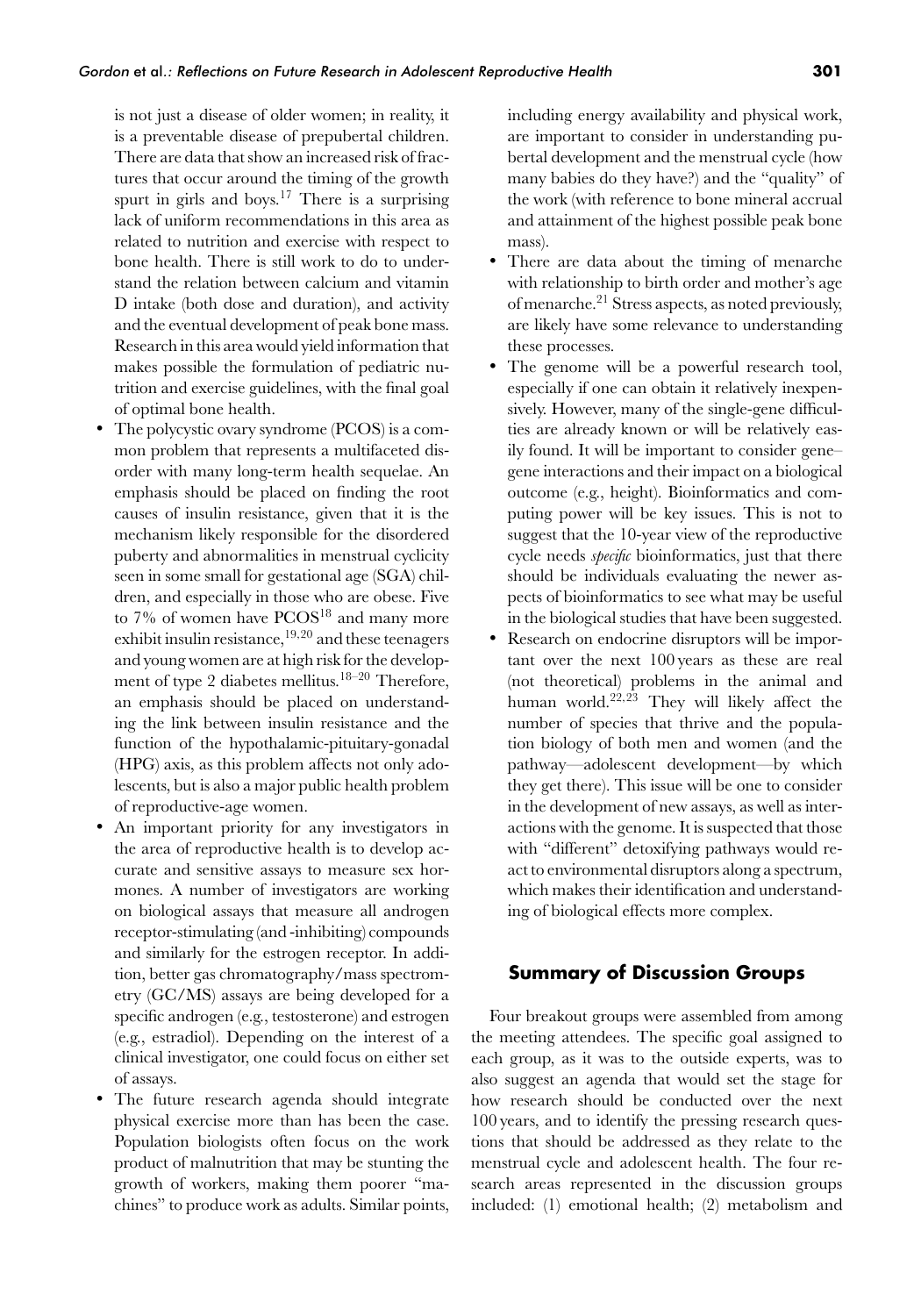reproduction; (3) genetics; and (4) the conduct of clinical research.

## Emotional Health

A number of important objectives were generated by the emotional health research group. The ultimate goal in this area is that girls and young women have a strong sense of well-being. The first objective identified was to understand the perceptions of the menstrual cycle by girls and their families within a cultural context. Specifically, how do these perceptions affect their sexual behaviors, contraceptive choices, nutritional choices, and physical activity? A biomedical outcome that would be affected by nutrition and activity choices is weight. A second objective is to understand how girls with menstrual abnormalities and their families make health care decisions. This objective includes exploring how they seek health care, adhere to treatment, and manage the emotional adjustment of being diagnosed with a health problem. The last objective identified by the group was determining the psychosocial needs of girls with chronic medical conditions and their families with regard to making menstrual management decisions, sexuality, and future reproductive potential.

This group also discussed a number of other topics. They suggested that the concepts of emotional health be included in large, representative studies of adolescents (e.g., National Health and Nutrition Examination Survey [NHANES], Add Health, etc.) Questions related to emotional and reproductive health could also be added to questionnaires for ongoing studies that currently lack these components. The Centers for Disease Control and Prevention should be encouraged to consider increasing preventive efforts in the area of reproductive health and the menstrual cycle. Many current research studies focus on biomedical outcomes. Qualitative research in the area of emotional health related to the menstrual cycle would likely more accurately capture both the current understanding and impact of past experiences of adolescent girls and their families. Lastly, complementary to what was discussed by one of the other subgroups, longitudinal studies need to be designed that specifically examine the relationship between biological outcomes and psychosocial influences surrounding puberty and the menstrual cycle.

The most significant obstacle identified by the group—one that greatly hinders research in this area is the inability of investigators to frame and ask the appropriate questions. For example, the corpus of questions currently posed may contain unknown biases or be otherwise flawed. Investigators are often unaware of this and so errors continue to be propagated. Or in some cases many investigators do not consider the cultural differences that may be present as a question is asked. Two solutions to this problem were suggested. First, standardized questionnaires could be developed that could be used by both national and international representative (or population) studies, as well as by disease-specific networks. Second, a standardized set of core questions could be developed for both hypothesisgenerating and hypothesis-confirming studies.

#### Metabolic and Reproductive Research

This group proposed the need for a Study of Puberty across the Nation (SPAN) that would be similar to the Study of Women's Health across the Nation (SWAN) Study, a multiethnic study of menopause. This prospective multicenter and multiethnic study would enroll children, adolescents, and young adults, aged 9– 24 years, in order to provide prospective data on several health outcomes. A priority set by this group was the important relationship that exists between puberty and bone mineral accretion. A goal of the study would be to obtain information related to several health outcomes or biological processes (e.g., pubertal maturation), each a variable known to affect bone density, a primary outcome of the study. It was also acknowledged that osteoporosis is considered by many experts to be a "pediatric disease" in onset, one that is very important to prevent, expecially in view of the risk factors for hip fracture among other skeletal outcomes suspected to emanate from factors during the childhood and adolescent years.<sup>24</sup> Information would be obtained in a variety of areas, providing a rich, multifaceted database. The types of data collected would include anthropometric information, dual-energy X-ray absorptiometry (DXA, bone density and body composition), peripheral quantitative computed tomography (pQCT) (bone density, geometry, and strength), bone turnover markers, menarche and the menstrual cycle, banked DNA, selected disease markers, and Tanner pubertal staging. It was acknowledged that there is currently a paucity of data relevant to what constitutes the normal range for several of these variables. Therefore, a primary contribution of the study would be the collection of reference data for bone density, bone turnover markers, and body composition, among other endpoints, in normally growing and developing children and adolescents.

The group stated that a large final sample size would be needed to provide the most accurate normative data and to draw accurate conclusions. Therefore, the multi-center approach would enable clinical investigators at each site to collect data in a uniform way to permit the findings to be pooled. A limitation of individual investigator-initiated projects is that the small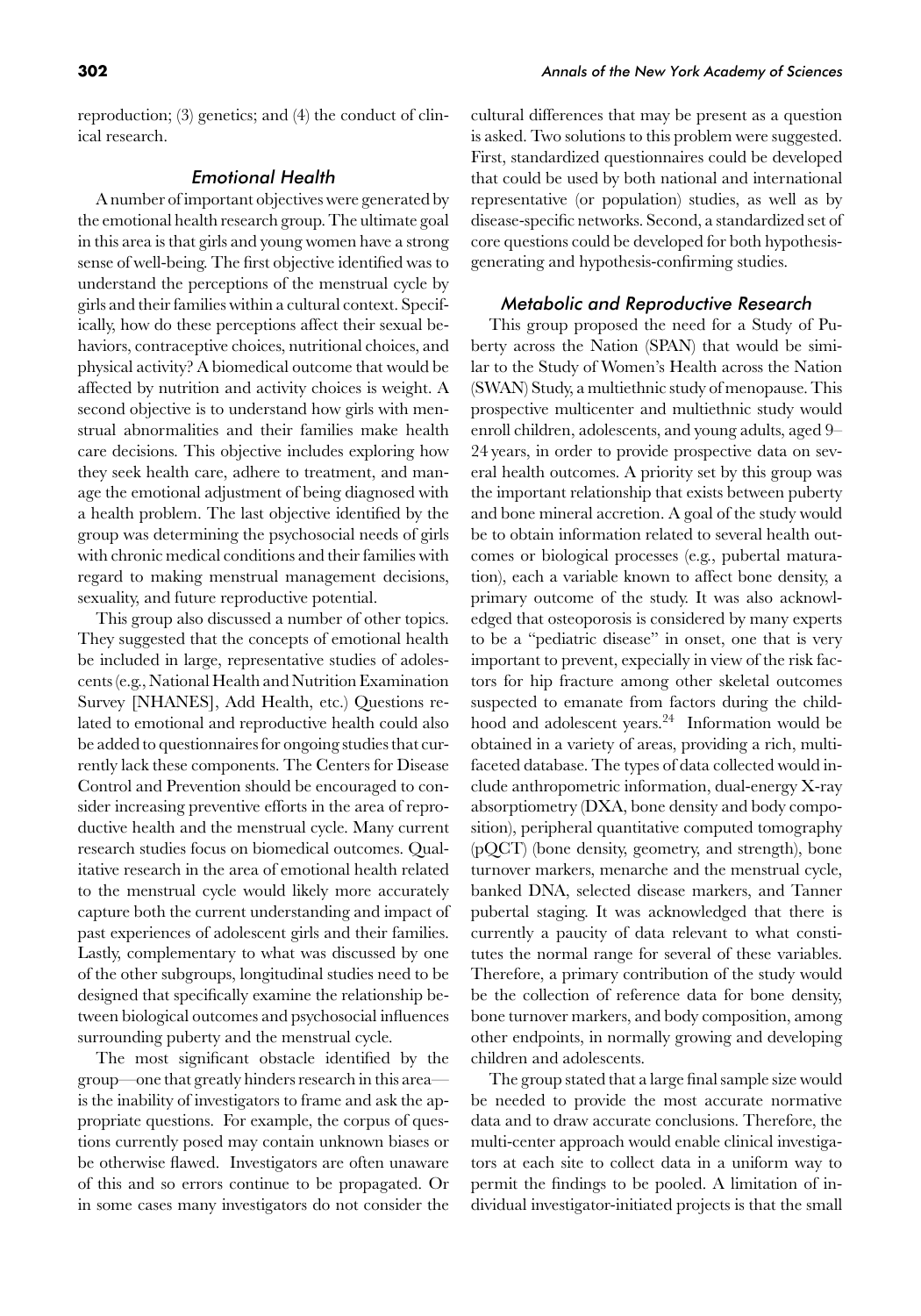sample size from one site can limit the generalizability of the findings. In addition, if different assays, DXA scanners, or methods for assessing pubertal status are used, the results from multiple centers cannot be combined. The SPAN Study, in which outcomes and uniform measurement tools would be identified *a priori* and collaborations developed before data are collected, would circumvent many of the current problems that have hampered the establishment of reference data. Another obstacle to the collection of these important data is funding. Therefore, it is hoped that an application to the NIH could be submitted that includes multiple principal investigators (PIs) to carry out the research effort. Allowing a single application to have multiple PIs was noted as a more feasible way of enabling the academic clinical investigator, who has to balance the competing demands of clinical research, patient care, and teaching, to carry out this work in a timely way.

#### Genetic Research

This group stated that in setting priorities for studying genetics in the area of adolescent reproductive health, one should be mindful of those with the broadest appeal and clinical application. It was acknowledged that there is still much to understand regarding the biology underlying oogenesis, the first step in the complex process of reproduction. Premature ovarian insufficiency (POI) was identified as a problem for which a surprising amount is still unknown. It was recommended that a whole-genome association approach be used in an effort to understand the causes and predisposition to POI, including the enrollment of ethnic-specific controls to identify POI genes. The whole-genome approach can be especially helpful if a clear marker has been identified, as is the case in young women with POI. Specific diseases known to cause alterations in ovarian function (e.g., Turner syndrome, galactosemia, *FMR1* premutation, etc). may be used as models to determine the relative contribution of prenatal and postnatal variables to the ultimate clinical phenotype. One particularly appealing model would be longitudinal population-based studies of women who possess a premutation in the *FMR1* gene, a single-gene cause of altered ovarian function. A prospective research model could be organized that would assess the incidence of altered ovarian function in this population, future effects of disease, and the pathologic mechanisms underlying the associated abnormal ovarian function. The primary approach here would be bedside to bench, and then bench back to bedside.

## Promoting Conduct of Clinical Research

Throughout the meeting, the concern was raised by numerous individuals from varying disciplines that current regulations all too often handicap the efforts of investigators. Therefore, one group discussed ways to facilitate translational research in adolescent health (from bedside-to-bench and back), including the study of gonadal function and its impact on reproductive, bone, and psychological health and well-being.

The problems recognized included the prolonged and inefficient review process that is required for each individual research protocol including those of the General Clinical Research Center (GCRC), Institutional Review Board (IRB), institutional/legal-NIHregulatory, Office for Human Research Protections (OHRP), Food and Drug Administration (FDA) applications and ultimate approval; a lack of unification of scientific and IRB review, which delays the process; lack of direct communication between investigators and their local IRB, which prolongs final approval because of miscommunications that are generated; guidelines for minimal risk that are not clearly defined; and the existence of excess bureaucracy in the review of protocols and consent forms (HIPPA). Other problems cited include a lack of recognition that the adolescent level of risk is unique (e.g., pregnancy potential) and not age-related (i.e., stage-related). Lastly, debt accrual by potential clinical investigators often forces them to enter clinical practice over academic research because of financial concerns. The frustrations generated by excessive regulatory issues can discourage a young scientist who is considering a career in clinical investigation.

Solutions to recognized problems were also generated and discussed. Proposed recommendations included that the Secretary's Advisory Committee on Human Research Protections (SACHRP) direct OHRP to give IRBs clear guidance on minimal risk, thereby streamlining the research review process in ongoing collaboration with the research community. More specific recommendations included that the NIH develop a flexible, speedy process of funding translational research teams directly. Professional societies should also develop guidelines and consumer education materials to promote translational research. General suggestions identified by the group included that investigators be encouraged to interact directly with their local IRB. It was felt that this interaction would facilitate communication and avoid needless delays in the approval process. Attempts should be made to avoid the multiple obstacles that exist for investigators as they try to enroll healthy control subjects to carry out a well-designed clinical trial. Lastly, it was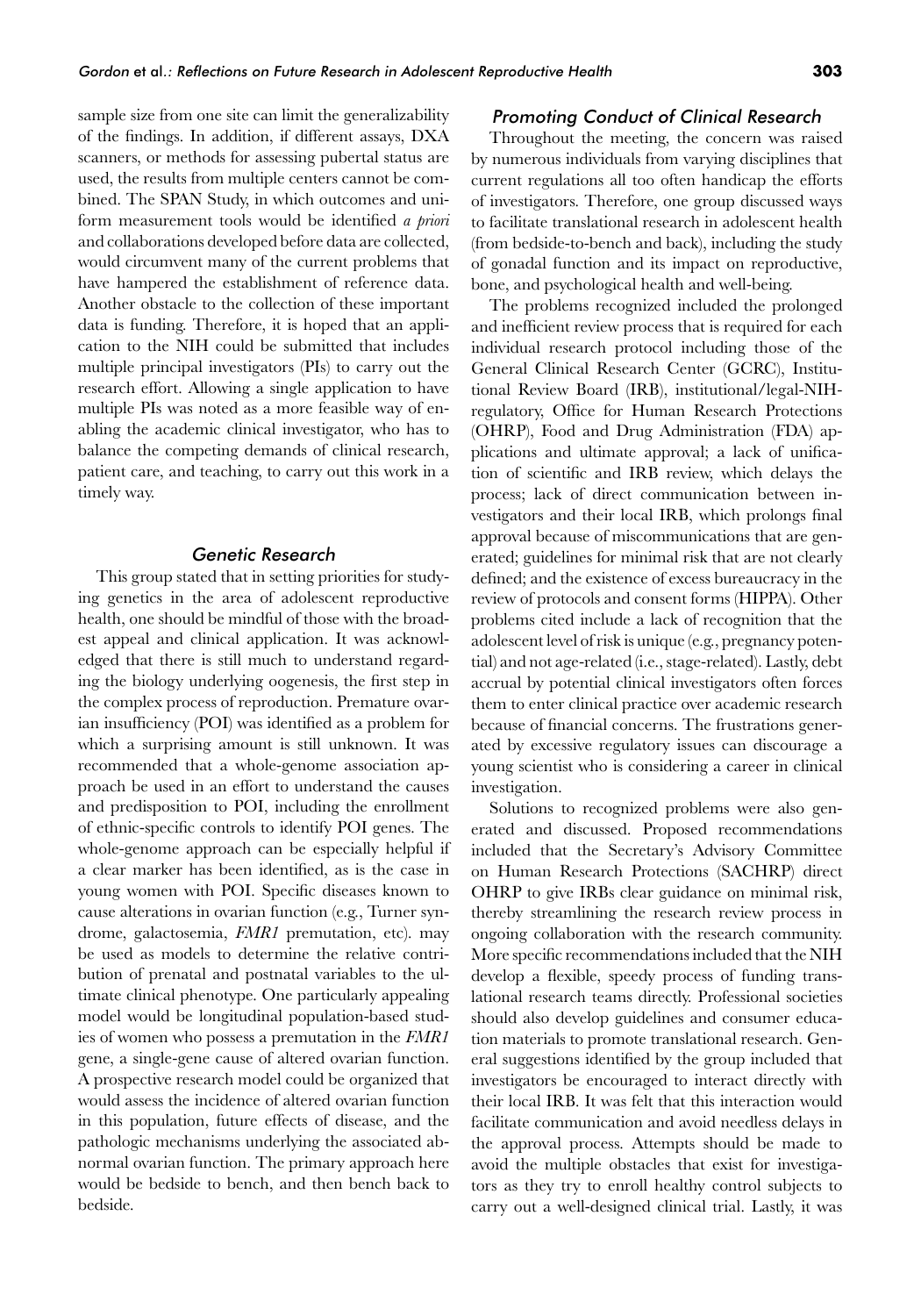recognized that promoting adolescent menstrual cycle research is "preventive medicine" for adult disorders, therefore making it a priority area as research agendas are being set.

# **Incentives for Expanding Numbers of Clinical Investigators**

There is a need to expand the research work force in the area of the menstrual cycle and adolescent reproductive health. A suggestion for increasing numbers of clinician–researchers is to have the cost of malpractice insurance covered by a governmental program set up for this purpose. Attendees at the meeting cited the cost of insurance as a difficult impediment for physicians who must spend half or more of their time on what may be viewed as less lucrative research. There was also discussion around the NIH and other federal agencies considering the projected productivity of an outstanding individual scientist, rather than the current system of assessing the scientific merit of individual projects. Dr. Loriaux referred in his keynote address to a model in which the NIH "funds the person, not the project." The current system hinders creative effort and slows the advancement of current research as an extraordinary amount of time is spent by a PI in the preparation of grant applications to keep a laboratory or research group funded. The NIH Loan Repayment Program (LRP) has been met with tremendous success as young physician–scientists are able to pursue patient-oriented research in exchange for loan forgiveness. This type of program will enable young scientists to make decisions driven by their interests and personal commitments to a cause, rather than having to be burdened by the financial constraints generated by college and medical school expenses.

## **Summary**

Research in adolescent reproductive health, and specifically, related to the menstrual cycle should be a high priority for the NIH and other funding agencies. Many disease processes stem from problems arising during the adolescent years. Absence of or presence of irregular menses can be a clue to the presence of these problems, which, if identified early and treated, can prevent more serious long-term disorders. Examples discussed include type 2 diabetes in an adolescent with PCOS and later osteoporosis in a teenage adolescent athlete with amenorrhea. Both the specific topics that make up the research agenda and the process of how the research is carried out are equally important considerations. Research consortia centered on a specific disease represent a feasible structure to carry out work both effectively and in a timely way. Involving the work of patients and their families with that of both clinical and basic investigators results in research that will have the broadest applications. There remain concerns, however, that the clinical investigator is an endangered species. Several thoughtful incentives have been suggested to nurture young investigators as they make long-term career decisions. This must become a priority for these young scientists will become the next generation to take up the banner of investigation in the area of the menstrual cycle and adolescent health.

#### **Acknowledgments**

This work was supported in part by the Intramural Research Program, National Institute of Child Health and Human Development, National Institutes of Health, Bethesda, MD, USA; National Institutes of Health Grant R01 HD43869; and Project 5-T71-MC-00009-14 from the Maternal and Child Health Bureau. L.M.N. is a commissioned officer in the United States Public Health Service.

#### **Conflicts of Interest**

The authors declare no conflicts of interest.

# **References**

- 1. ADAMS HILLARD, P.J. & H.R. DEITCH. 2005. Menstrual disorders in the college age female. Pediatr. Clin. North. Am. **52:** 179–197.
- 2. AMERICAN ACADEMY OF PEDIATRICS COMMITTEE ON ADOLESCENCE; AMERICAN COLLEGE OF OBSTETRICIANS GYNECOLOGISTS COMMITTEE ON ADOLESCENT HEALTH CARE; DIAZ, A., M.R. LAUFER & L.L. BREECH. 2006. Menstruation in girls and adolescents: using the menstrual cycle as a vital sign. Pediatrics **118:** 2245–2250.
- 3. ALBRIGHT, F., P.H. SMITH & R. FRASER. 1942. A syndrome characterized by primary ovarian insufficiency and decreased stature. Am. J. Med. Sci. **204:** 625–648.
- 4. WELT, C.K. 2008. Primary ovarian insufficiency: a more accurate term for premature ovarian failure. Clin. Endocrinol. (Oxf.) **68:** 499–509.
- 5. WYNGAARTEN, J. 1981. The clinical investigator as an endangered species. Bull. N. Y. Acad. Med. **57:** 415–426.
- 6. AHERNS, E.H. 1992. The Crisis in Clinical Research: Overcoming Institutional Obstacles. Oxford University Press. Cambridge. UK.
- 7. ALBRIGHT, F., R. ELLSWORTH. 1990. Uncharted Seas. D.L. Loriaux, Ed. Kalmia Press. Portland.